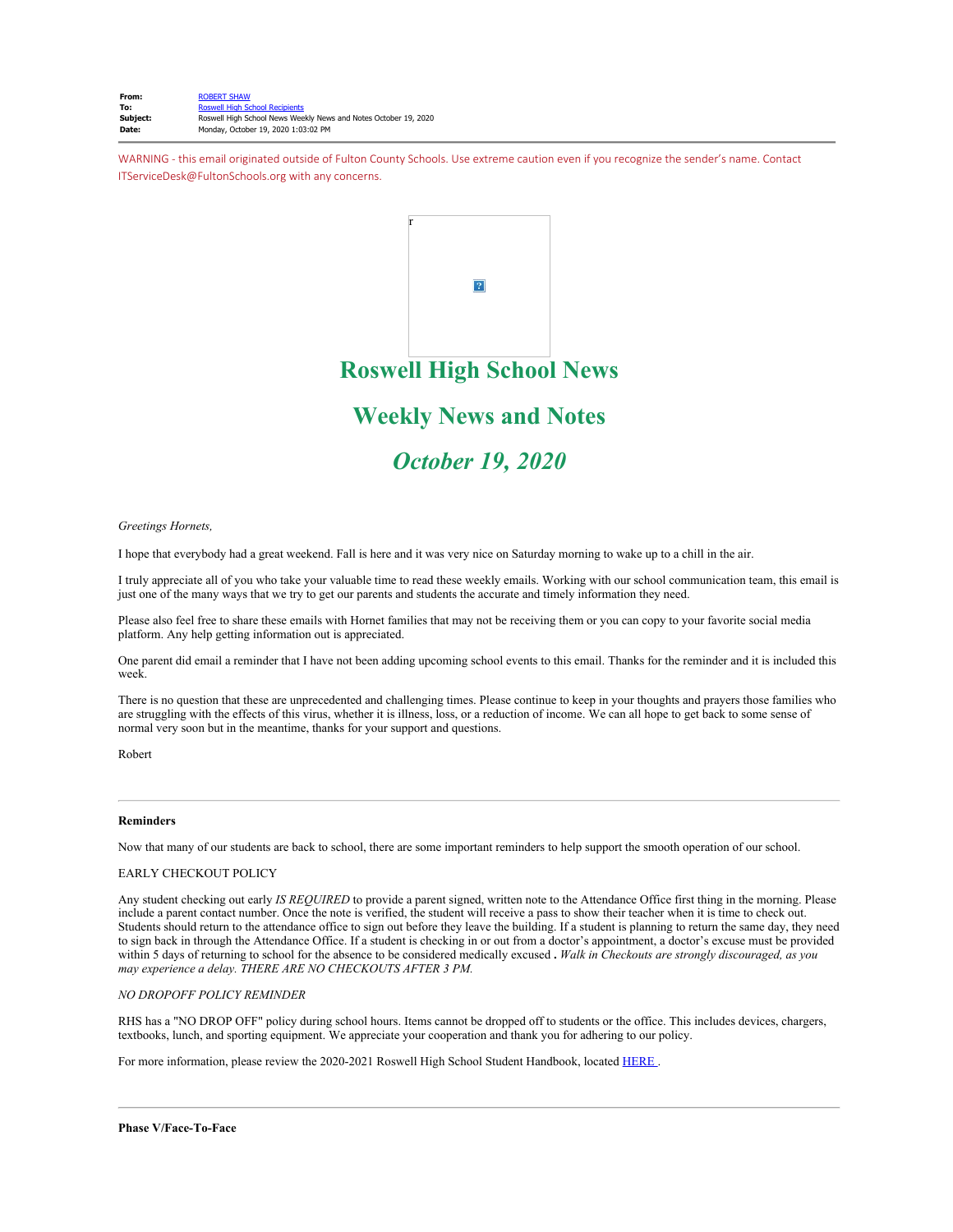Did you know that Roswell High School had the most students return for Face-To-Face instruction of any high school in the District?

Please know that all of us at Roswell High School take seriously the fact that our parents trust us with their children, the most important thing in their lives. We are not perfect, but we always try to make decisions with the best interest of all our students in mind.

While the complete Face-to-Face plan is linked below, please be mindful of the following:

- We have started counting tardies this morning. Especially when we are working to keep all our staff and students safe, it is important that students are where they are supposed to be, when they are supposed to be there.
- When students come to the school before 7:50 a.m., they are required to report directly to the cafeteria, unless they have permission to visit a teacher or attend a club meeting.
- Masks are required for all faculty, staff, and students. This is true throughout the school day and for after school club meetings.
- We are using a staggered dismissal system. During class changes, there are two bells to dismiss students. The first bell dismisses the *Even* numbered classrooms and the second bell dismissed the *Odd* numbered classrooms (This will alternate every other week).

**Please click [HERE](https://nam03.safelinks.protection.outlook.com/?url=http%3A%2F%2Fnew.shawadmin.com%2FRoswell%2FPublic%2FF2FPlanCommunity10-14-20.pdf&data=04%7C01%7Cmurphys%40fultonschools.org%7C00f323f64c204e67307a08d87450d35b%7C0cdcb19881694b70ba9fda7e3ba700c2%7C1%7C0%7C637387237814408625%7CUnknown%7CTWFpbGZsb3d8eyJWIjoiMC4wLjAwMDAiLCJQIjoiV2luMzIiLCJBTiI6Ik1haWwiLCJXVCI6Mn0%3D%7C1000&sdata=6Rjhh9HBh44tIyxJm1eQoRYeWjkLcLXMjHDwjugn8jY%3D&reserved=0) for the plan to return to school Face-To-Face.**



### **Reminder - SAT Testing**

The Fulton County School District will provide opportunities for seniors to take the SAT at school on Tuesday, October 27, 2020.

The PSAT will be administered at RHS on Thursday, October 29, 2020, and Tuesday, January 26, 2020 to students in grades 9-11.

More information will be shared next week but so far:

- On October 27, only 12th graders taking the SAT and 9th grade students will report to school for an Exam Day Schedule. Students will be released at 12:40 p.m. and will be able to get a *grab and go* lunch in the cafe. Buses will run their normal afternoon routes at 12:40 p.m. 10th and 11th grade students will have asynchronous learning and not report to school. The 27th is a great day for seniors not taking the SAT to schedule virtual college visits or other appointments. We will share additional information about some important activities we are planning for our 9th grades for that day soon.
- On October 29, 2020 only 10th and 11th grade students will report to school for an Exam Day Schedule. Students will be released at 12:40 p.m. and will be able to get a grab and go lunch in the cafe. Buses will run their normal afternoon routes at 12:40 p.m. All 10<sup>th</sup> and 11<sup>th</sup> graders will take the PSAT in the advisement classes. Teachers will proctor the PSAT. 9th and 12th graders will have asynchronous learning for the day and not report to school.
- More information will be shared later about the PSAT Administration on January 26, 2020 for 9th grade students.

# **ACT Results**

2019-2020 ACT Data was released last week. Please review the chart below: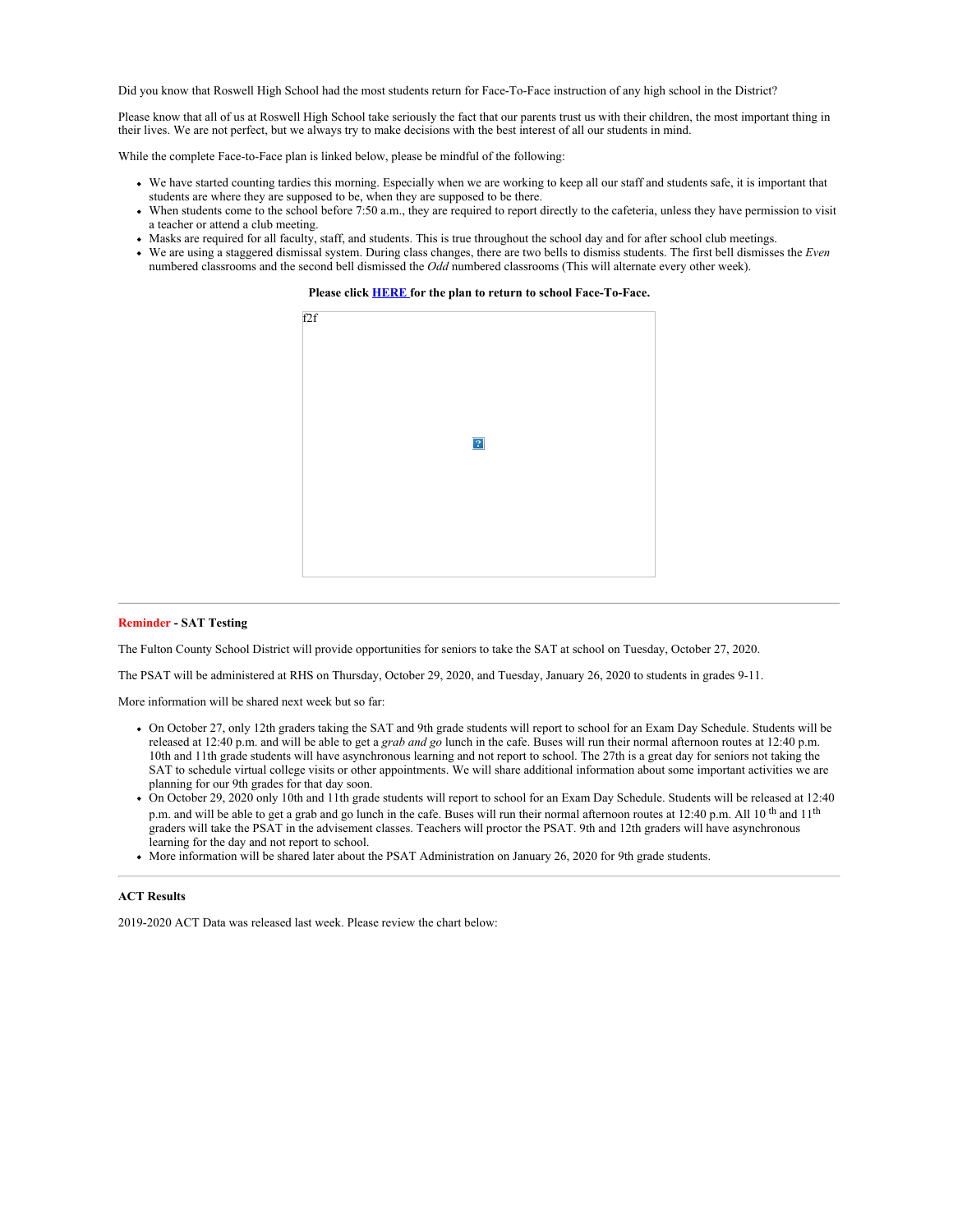ACT

As you can tell, the Roswell High School Composite ACT score dropped about .2 percent of a point. However, 10 more RHS students took the test and our score is over the District, State, and National average. Furthermore, our subject scores were over the National, State and District Average. For the Excel Spreadsheet of scores, please click [HERE](file:///E:/Robert%20Shaw/L/Letters/2020%20ACT%20Executive%20Summary_v2.pdf) and for the District summary, please click HERE.

 $\overline{?}$ 

# **COVID Reporting**

#### *Student COVID-19 Reporting Portal*

Dr. Looney and Chief Talent Officer Ron Wade shared a new [reporting](https://nam03.safelinks.protection.outlook.com/?url=https%3A%2F%2Ffultonschools.az1.qualtrics.com%2Fjfe%2Fform%2FSV_6hWlX46FNk8pNlz&data=04%7C01%7Cmurphys%40fultonschools.org%7C00f323f64c204e67307a08d87450d35b%7C0cdcb19881694b70ba9fda7e3ba700c2%7C1%7C0%7C637387237814418617%7CUnknown%7CTWFpbGZsb3d8eyJWIjoiMC4wLjAwMDAiLCJQIjoiV2luMzIiLCJBTiI6Ik1haWwiLCJXVCI6Mn0%3D%7C1000&sdata=BfJ0QASmY28OLxGqqsV5hFt6JO40VY8lnZm5Do4h6oY%3D&reserved=0) portal created in partnership with the Fulton County Board of Health. The online site allows parents to share if their child(ren) have tested positive for COVID-19, are awaiting the outcome of test results, or if their children have been exposed to someone who tested positive for COVID-19. The reporting mechanism assists school/health officials as they conduct contact tracing and is not a diagnostic tool nor a place for reporting potential symptoms. Dr. Looney also urged parents not to send their child to school if he/she has a confirmed diagnosis, a positive diagnosis is suspected, or if the student is otherwise feeling unwell. The [reporting](https://nam03.safelinks.protection.outlook.com/?url=https%3A%2F%2Ffultonschools.az1.qualtrics.com%2Fjfe%2Fform%2FSV_6hWlX46FNk8pNlz&data=04%7C01%7Cmurphys%40fultonschools.org%7C00f323f64c204e67307a08d87450d35b%7C0cdcb19881694b70ba9fda7e3ba700c2%7C1%7C0%7C637387237814418617%7CUnknown%7CTWFpbGZsb3d8eyJWIjoiMC4wLjAwMDAiLCJQIjoiV2luMzIiLCJBTiI6Ik1haWwiLCJXVCI6Mn0%3D%7C1000&sdata=BfJ0QASmY28OLxGqqsV5hFt6JO40VY8lnZm5Do4h6oY%3D&reserved=0) [tool](https://nam03.safelinks.protection.outlook.com/?url=https%3A%2F%2Ffultonschools.az1.qualtrics.com%2Fjfe%2Fform%2FSV_6hWlX46FNk8pNlz&data=04%7C01%7Cmurphys%40fultonschools.org%7C00f323f64c204e67307a08d87450d35b%7C0cdcb19881694b70ba9fda7e3ba700c2%7C1%7C0%7C637387237814418617%7CUnknown%7CTWFpbGZsb3d8eyJWIjoiMC4wLjAwMDAiLCJQIjoiV2luMzIiLCJBTiI6Ik1haWwiLCJXVCI6Mn0%3D%7C1000&sdata=BfJ0QASmY28OLxGqqsV5hFt6JO40VY8lnZm5Do4h6oY%3D&reserved=0) is posted to the school [district's](https://www.fultonschools.org/COVIDPortalFlyer) website, has been shared through social media, and also is accessible through each individual school's web page.

Please see the message below from Dr. Looney, Superintendent of the Fulton County School District:

*We take the health and safety of our students and staff very seriously in the Fulton County School District. It is a shared expectation that parents, guardians and students not only take their own health and safety seriously, but that they make the health and safety of students, teachers, and staff THE priority now that we have resumed face to face instruction in our schools. Unfortunately, there have been some instances where students have entered our school buildings with observable and measurable symptoms of illness and/or knowingly awaiting COVID test results. And in some rare cases, they have even lied about this. I cannot stress enough how irresponsible this behavior is, as it compromises the health and safety of every student and staff member in a school building and jeopardizes all students' ability to receive face-to-face instruction.*

*As a result, if a student comes to school knowingly experiencing illness or symptoms of COVID-19, we may take the following actions to protect the health and safety of students, staff, and the community:*

*Moving the student to virtual learning for a specified time, including the remainder of the semester.*

*Removal of the ability to participate in athletics or other extracurricular activities or events; and/or*

*Referral to the Department of Family and Children Services (DFCS) in cases of suspected abuse or neglect.*

*Of course, this list is not exhaustive, and any student who is dishonest or causes a school disruption will be subject to our Student Code of Conduct and extracurricular rules, as is typical. Again, safety and health is our number one priority! We must all work together to ensure a safe and successful school year. The professionals at Fulton County Schools will do their part. We need our parents, students, community members, and other stakeholders to do theirs, as well.*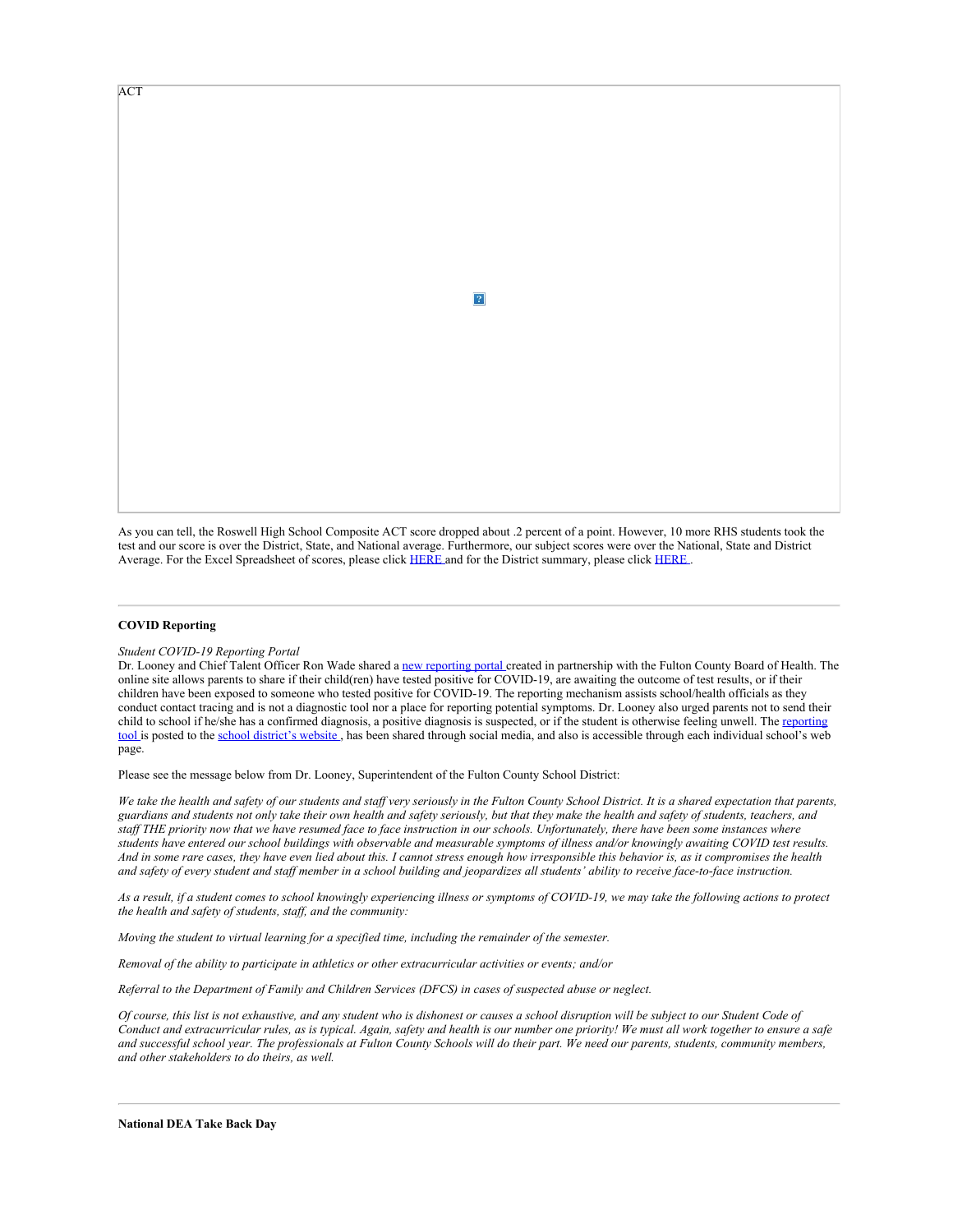Please click below for information about the upcoming DEA Take Back (Prescription Medications) Day on October 24, 2020. The website is [www.DEAtakeback.com](https://nam03.safelinks.protection.outlook.com/?url=http%3A%2F%2Fwww.deatakeback.com%2F&data=04%7C01%7Cmurphys%40fultonschools.org%7C00f323f64c204e67307a08d87450d35b%7C0cdcb19881694b70ba9fda7e3ba700c2%7C1%7C0%7C637387237814428612%7CUnknown%7CTWFpbGZsb3d8eyJWIjoiMC4wLjAwMDAiLCJQIjoiV2luMzIiLCJBTiI6Ik1haWwiLCJXVCI6Mn0%3D%7C1000&sdata=82kRElCLm%2B8X63skKy4EEm%2BoB3kyrX7BkV2FUgyuO%2BE%3D&reserved=0)

## **PTSA Reflections Contest**

Once again, it is time for the PTSA Reflection Contest. Please click [HERE](https://nam03.safelinks.protection.outlook.com/?url=http%3A%2F%2Fnew.shawadmin.com%2FRoswell%2FPublic%2Fga-pta-student-packet-2020-21-1.docx&data=04%7C01%7Cmurphys%40fultonschools.org%7C00f323f64c204e67307a08d87450d35b%7C0cdcb19881694b70ba9fda7e3ba700c2%7C1%7C0%7C637387237814428612%7CUnknown%7CTWFpbGZsb3d8eyJWIjoiMC4wLjAwMDAiLCJQIjoiV2luMzIiLCJBTiI6Ik1haWwiLCJXVCI6Mn0%3D%7C1000&sdata=nhG9zlSz0beiOlcrp6vwlgzAC%2FTcwqLGt9H7V%2BKGEFg%3D&reserved=0) for the information.

*The deadline has been extended until October 30, 2020*



# **Student Services Update**

Roswell Student Services is excited to host their second annual Conversations with Counselors. This is an evening covering various topics and this year and they are hosting the event virtually on Microsoft Teams. Please learn more by reading the flyer linked [HERE](https://nam03.safelinks.protection.outlook.com/?url=http%3A%2F%2Fnew.shawadmin.com%2FRoswell%2FPublic%2Fconversationswithcounselors.pdf&data=04%7C01%7Cmurphys%40fultonschools.org%7C00f323f64c204e67307a08d87450d35b%7C0cdcb19881694b70ba9fda7e3ba700c2%7C1%7C0%7C637387237814438600%7CUnknown%7CTWFpbGZsb3d8eyJWIjoiMC4wLjAwMDAiLCJQIjoiV2luMzIiLCJBTiI6Ik1haWwiLCJXVCI6Mn0%3D%7C1000&sdata=TFwsJ1W9LfFpDw2aGEuD98SQUUh%2FEKkqFpOLr4%2F7270%3D&reserved=0)

Please click [HERE](https://nam03.safelinks.protection.outlook.com/?url=http%3A%2F%2Fnew.shawadmin.com%2FRoswell%2FPublic%2F5strong.pdf&data=04%7C01%7Cmurphys%40fultonschools.org%7C00f323f64c204e67307a08d87450d35b%7C0cdcb19881694b70ba9fda7e3ba700c2%7C1%7C0%7C637387237814438600%7CUnknown%7CTWFpbGZsb3d8eyJWIjoiMC4wLjAwMDAiLCJQIjoiV2luMzIiLCJBTiI6Ik1haWwiLCJXVCI6Mn0%3D%7C1000&sdata=V9KdblVMFpOTQtu9khLJGgoNrzVkxGJxR%2BDyTpJMZ%2FQ%3D&reserved=0) for information about the 5 Strong Scholarship Foundation. The 5 Strong Scholarship Foundation partners with Historically Black Colleges and Universities to provide full tuition scholarships and ongoing support to promising student leaders from "Matriculation to Graduation."

**Virtual Cabaret**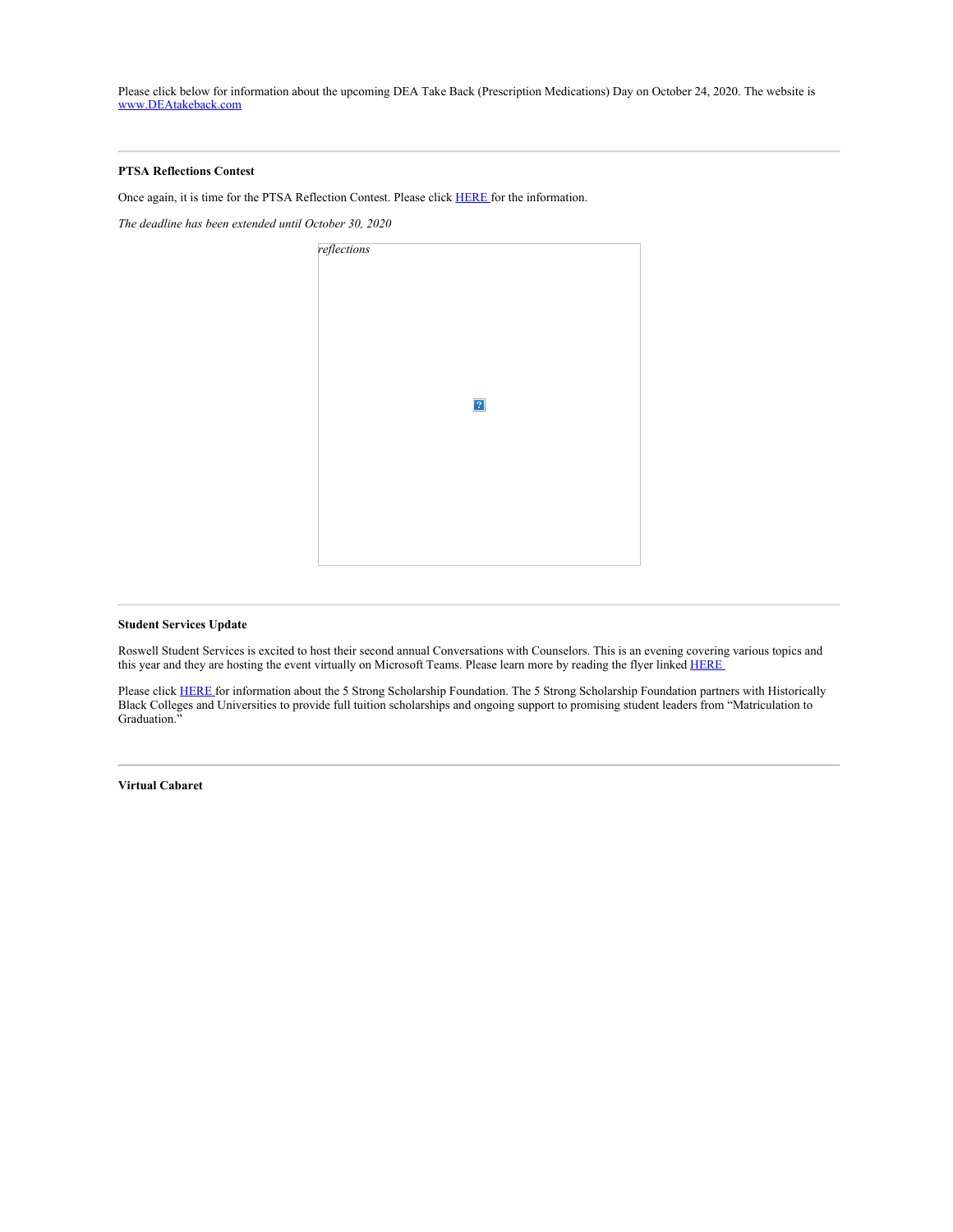



# **Varsity Volleyball**

Congratulations to our Varsity Volleyball team as they won the 20-21 Region Championship last Thursday evening, sweeping Alpharetta High School 3-0. The team will host the first round of the State AAAAAAA Playoffs on Tuesday evening against Mountain View. Congrats to this amazing groups of young ladies and Coach Kirk. Best of luck at State! To view the playoff brackets, click [HERE](https://nam03.safelinks.protection.outlook.com/?url=https%3A%2F%2Fwww.ghsa.net%2F2020-2021-ghsa-class-aaaaaaa-state-volleyball-championship-bracket&data=04%7C01%7Cmurphys%40fultonschools.org%7C00f323f64c204e67307a08d87450d35b%7C0cdcb19881694b70ba9fda7e3ba700c2%7C1%7C0%7C637387237814448596%7CUnknown%7CTWFpbGZsb3d8eyJWIjoiMC4wLjAwMDAiLCJQIjoiV2luMzIiLCJBTiI6Ik1haWwiLCJXVCI6Mn0%3D%7C1000&sdata=E8cRRlYNp5cMa6SgX4vF7W9L8if3WbD1IF3jyWzAthQ%3D&reserved=0).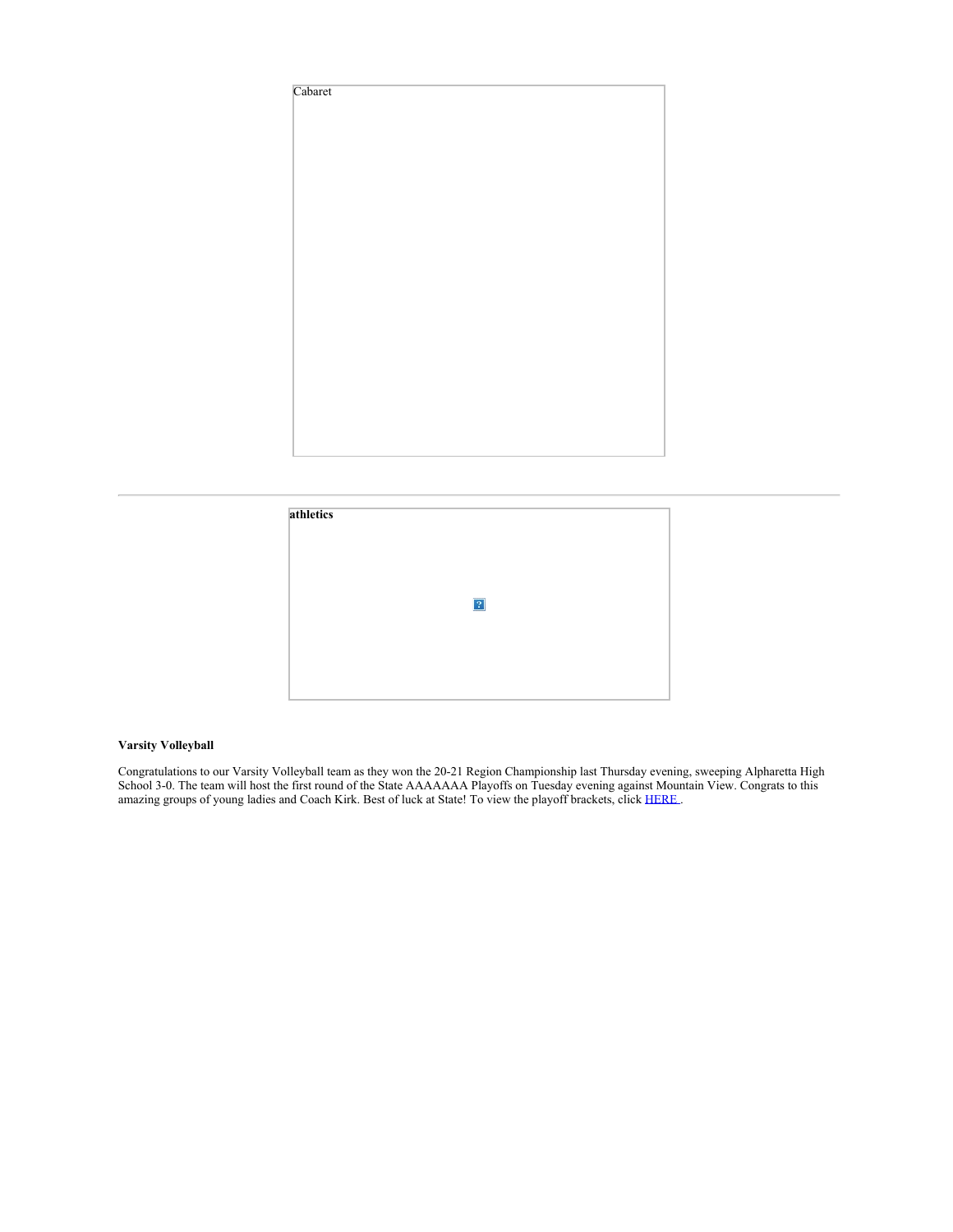

Many members of our Volleyball team were named to "All-Region Teams" Congrats to:

| $\boxed{?}$ |           |  |  |
|-------------|-----------|--|--|
|             | allregion |  |  |
|             |           |  |  |
|             |           |  |  |
|             |           |  |  |
|             |           |  |  |
|             |           |  |  |
|             |           |  |  |
|             |           |  |  |
|             |           |  |  |
|             |           |  |  |
|             |           |  |  |
|             |           |  |  |
|             |           |  |  |
|             |           |  |  |
|             |           |  |  |
|             |           |  |  |
|             |           |  |  |
|             |           |  |  |
|             |           |  |  |
|             |           |  |  |
|             |           |  |  |
|             |           |  |  |
|             |           |  |  |
|             |           |  |  |
|             |           |  |  |
|             |           |  |  |
|             |           |  |  |
|             |           |  |  |
|             |           |  |  |
|             |           |  |  |



## **Varsity Football**

Congratulations to the Varsity Football team as they improved their season record to 5-0 with a 21-14 overtime win at Etowah on Friday evening. Congrats to the team, Coach Prewett and the entire staff. To read more about the game, please click [HERE](https://nam03.safelinks.protection.outlook.com/?url=https%3A%2F%2Fwww.tribuneledgernews.com%2Fsports%2Froswell-holds-off-etowah%2Farticle_74236b14-1023-11eb-ab4a-1395f8da2287.html&data=04%7C01%7Cmurphys%40fultonschools.org%7C00f323f64c204e67307a08d87450d35b%7C0cdcb19881694b70ba9fda7e3ba700c2%7C1%7C0%7C637387237814448596%7CUnknown%7CTWFpbGZsb3d8eyJWIjoiMC4wLjAwMDAiLCJQIjoiV2luMzIiLCJBTiI6Ik1haWwiLCJXVCI6Mn0%3D%7C1000&sdata=Nd9gEyo6Xhh2dcWkIaD%2BzC0PyPph6R49E79pkR%2B8ifc%3D&reserved=0) .

# **Varsity Softball**

The Varsity Softball team will begin the first round of the AAAAAAA State Tournament this Tuesday evening at Mountain View High School. To see the brackets, please click **[HERE](https://nam03.safelinks.protection.outlook.com/?url=https%3A%2F%2Fwww.ghsa.net%2F2020-2021-ghsa-class-aaaaaaa-state-fast-pitch-softball-playoffs-bracket&data=04%7C01%7Cmurphys%40fultonschools.org%7C00f323f64c204e67307a08d87450d35b%7C0cdcb19881694b70ba9fda7e3ba700c2%7C1%7C0%7C637387237814458589%7CUnknown%7CTWFpbGZsb3d8eyJWIjoiMC4wLjAwMDAiLCJQIjoiV2luMzIiLCJBTiI6Ik1haWwiLCJXVCI6Mn0%3D%7C1000&sdata=Mgcb25JdOk1%2FzuCWiO39a2Hp4e62pgLr2ypBjdOheXk%3D&reserved=0)** and good luck to the team.